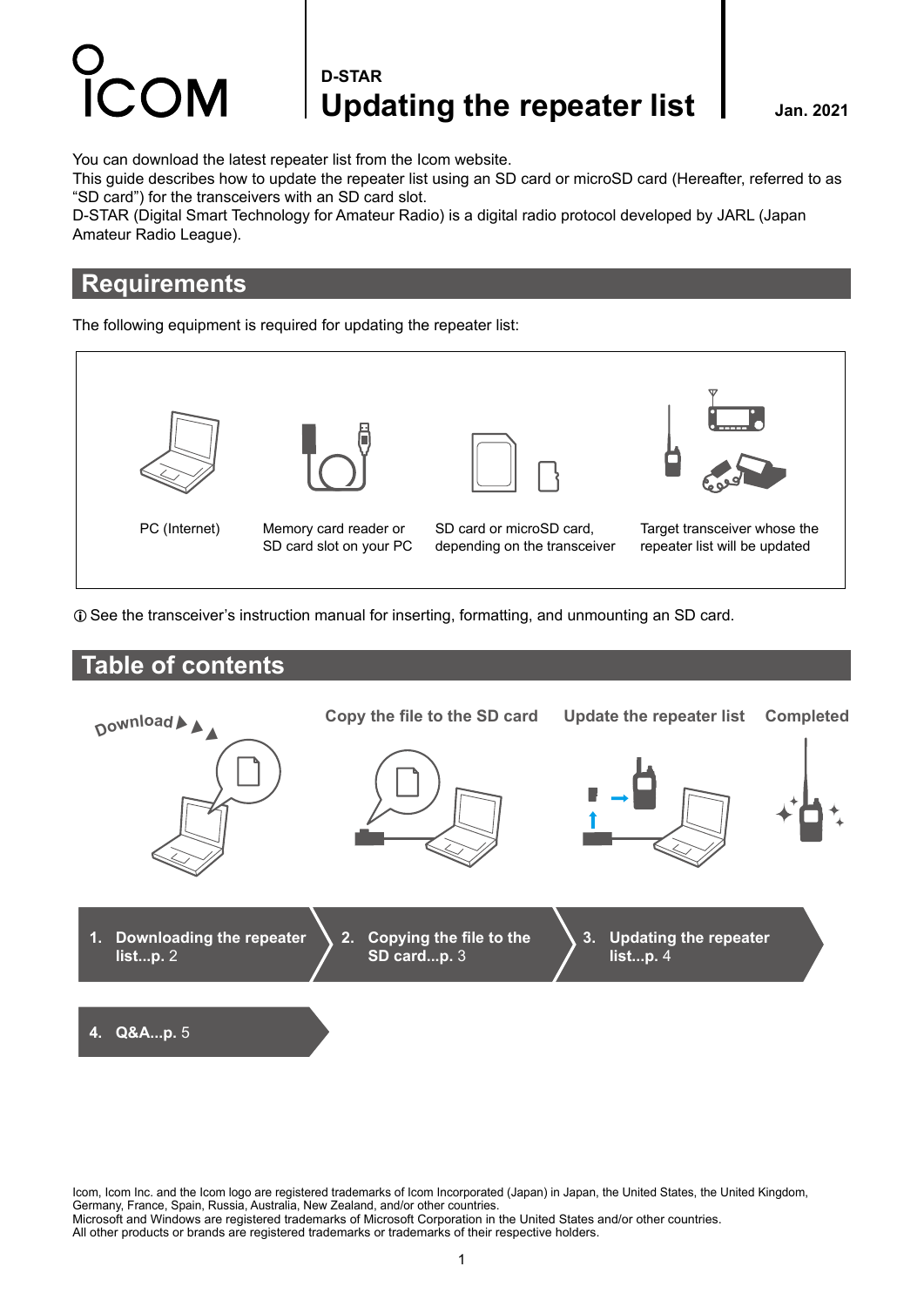## <span id="page-1-0"></span>**1. Downloading the repeater list**

You can download the latest repeater list for your transceiver from the Icom website.  $\oplus$  All stated downloading steps are typical and subject to change without notice or obligation.

#### **Example: ID-31A PLUS**

- 1. Access the following URL to download the data file. https://www.icomjapan.com/support/
- 2. Click "ID-31A PLUS" from "Firmware/Software."
	- The repeater list and GPS data (CSV: Comma Separated Values file), and settings file (ICF file) are contained in the downloaded ZIP file.

| Firmware / Software                                            |                                        |                                                                                     |                                                                                                                |
|----------------------------------------------------------------|----------------------------------------|-------------------------------------------------------------------------------------|----------------------------------------------------------------------------------------------------------------|
| Search by genre                                                |                                        | Search by Model name                                                                |                                                                                                                |
| ID-31A PLUS                                                    |                                        | Please fill the model name or part of the model name, and click the "Search" button |                                                                                                                |
|                                                                |                                        | Search<br>s                                                                         |                                                                                                                |
| Type                                                           | <b>Model Name</b><br>ASC / DESC        | Version                                                                             | last update                                                                                                    |
| Revision                                                       | <b>CS-31PLUS</b>                       | <b>School II</b>                                                                    | <b>BELLEVILLE</b>                                                                                              |
| Repeater List, Your (UR) call List, and<br><b>Setting Data</b> | <b>ID-31A</b>                          | <b>START OF THE OWNER.</b>                                                          | <b>STATISTICS</b>                                                                                              |
| Repeater list, GPS data, and Setting data                      | Click<br>$\leftarrow$<br>ID-31A PLUS + |                                                                                     | $\frac{1}{2} \left( \frac{1}{2} \right) \left( \frac{1}{2} \right) \left( \frac{1}{2} \right)$<br><b>STATE</b> |
| Repeater list, GPS data, and Setting data                      | ID-31A PLUS (EXP)                      |                                                                                     | ---                                                                                                            |
| Firmware                                                       | ID-31A PLUS, ID-31E PLUS               | <b>Ballyman Till</b>                                                                | <b>HOLLYWOOD</b>                                                                                               |

3. Read carefully "Regarding this Download Service.," and if you agree to the terms and conditions, check the " Agree" box and then click "Download."

| Regarding this Download Service. |                                                                                                                                                   |
|----------------------------------|---------------------------------------------------------------------------------------------------------------------------------------------------|
|                                  | When using this download service, the implementation, use and/or results of use are the sole responsibility of the person making the download.    |
|                                  | I fully understand the above, and agree not to hold icom Inc. responsible for any damage to my equipment operation or loss of data as a result of |
| this download.                   |                                                                                                                                                   |
|                                  | $(1)$ Click                                                                                                                                       |
|                                  | Agree                                                                                                                                             |
|                                  | Download $(\kappa_B)$ $\leftarrow$ (2) Click                                                                                                      |

- 4. Click "Save as."
- 5. Select the destination to save the file, and then click "Save" to download it onto your PC.
- 6. Decompress the file that is downloaded from the Icom website.
	- "31P\_USA\_yymmdd\*" folder is created in the same place where the downloaded file is saved.
		- \* The date may differ, depending on the updated date.

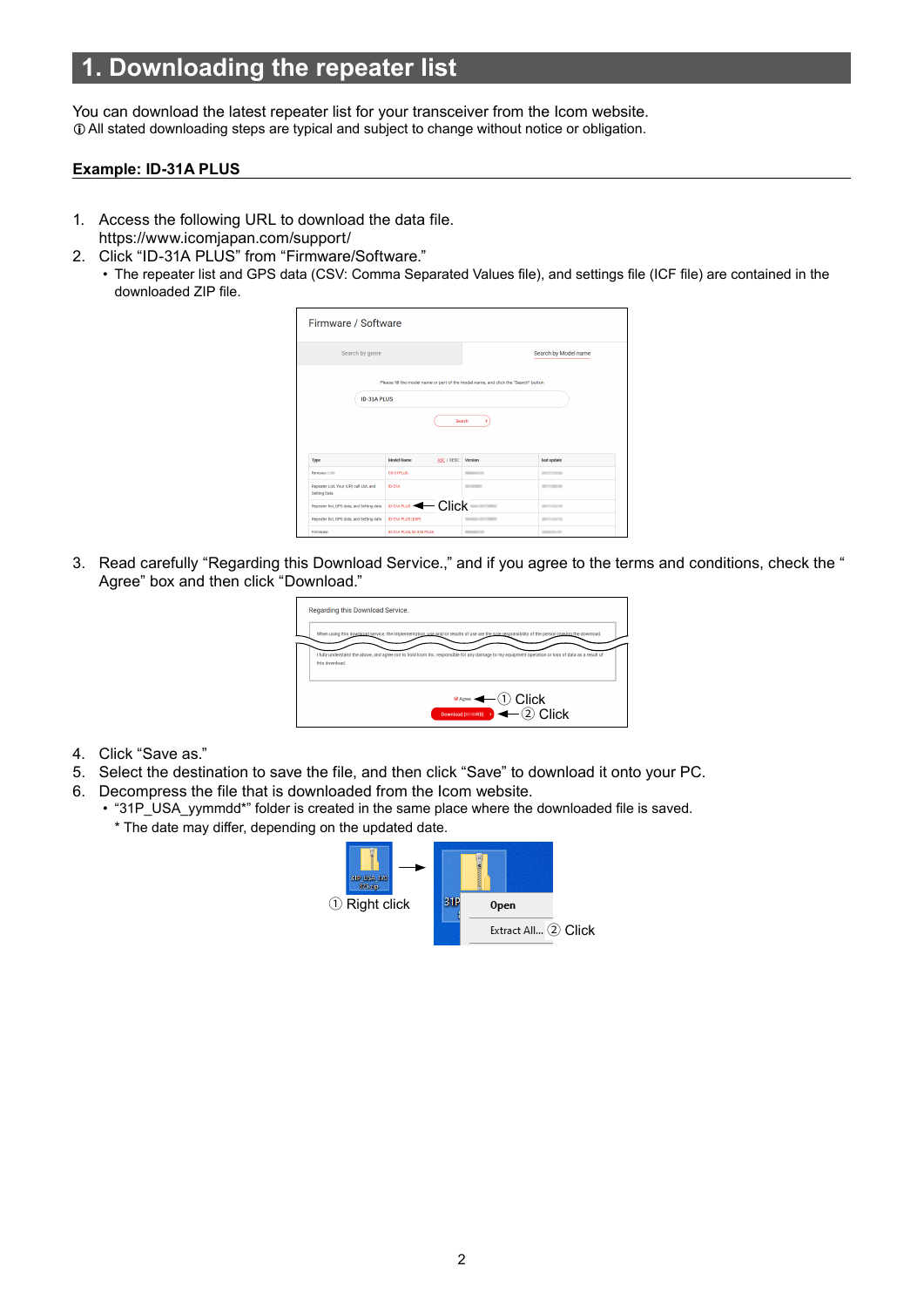# <span id="page-2-0"></span>**2. Copying the file to the SD card**

Copy the repeater list to the specific folder of the SD card.  $\odot$  The file format and folder name may differ, depending on the transceiver.  $\odot$  Before using the SD card for the first time, format it in the transceiver.

#### **When importing the repeater list from the ICF file:**

• Copy the ICF file and paste it in the "Setting" folder of the SD card.



#### **When importing the repeater list from the CSV file:**

- Copy the CSV file and paste it in the "RptList" folder of the SD card.  $\odot$  You can import one CSV file to the transceiver.
	- LThe ID-31A\*, ID-31E\*, ID-51A\*, ID-51E\*, and IC-7100 are not compatible with importing the CSV file. \* The following transceivers can import the repeater list from the CSV file:
		- ID-31A PLUS, ID-31E PLUS, ID-51A/E (PLUS, PLUS2, 50th Anniversary model)

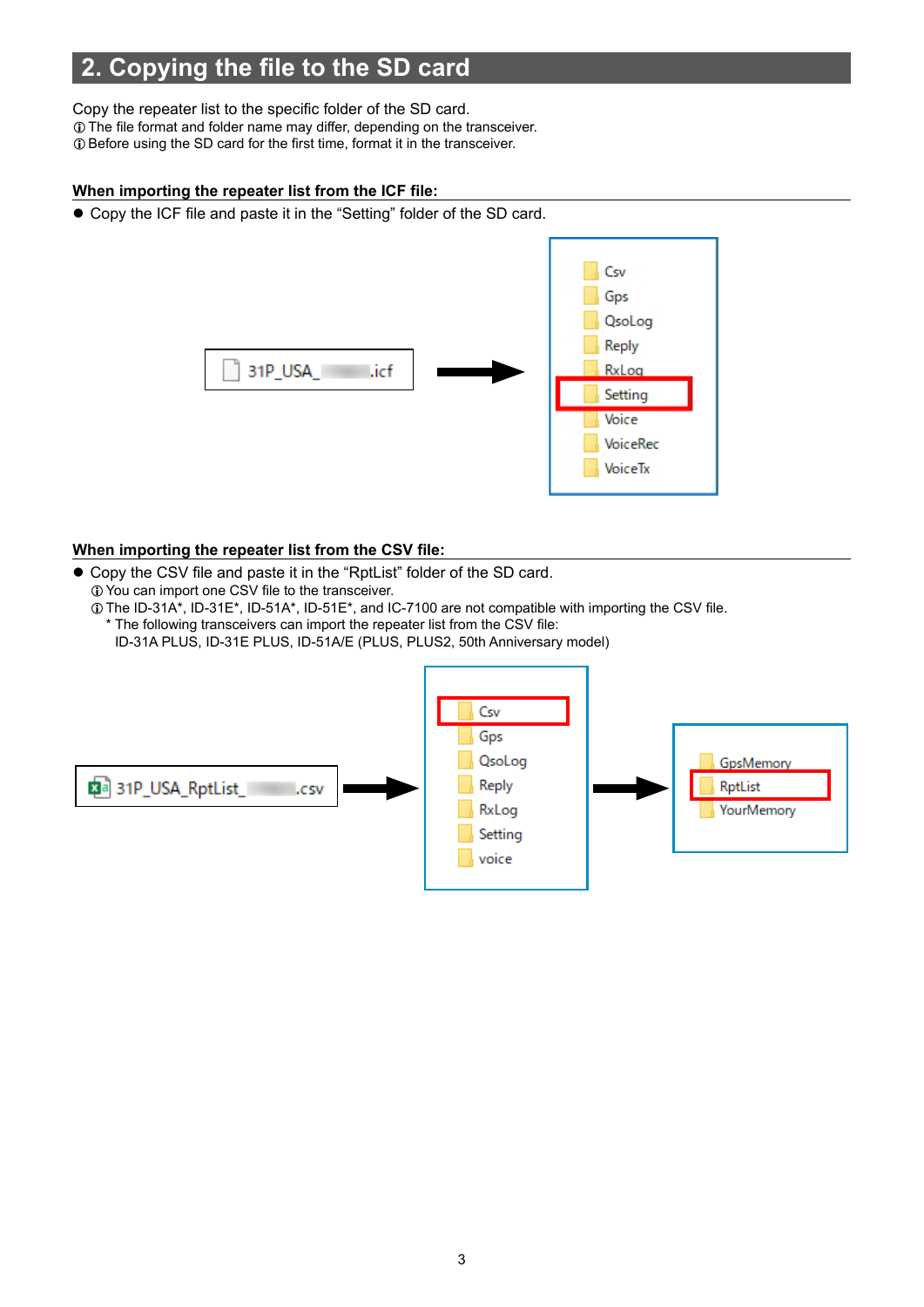# <span id="page-3-0"></span>**3. Updating the repeater list**

Remove the SD card from your PC, insert it into the transceiver's slot, and then turn ON the transceiver. LUpdating the latest repeater list overwrites the repeater that you have added.

We recommend that you save the current data before loading other data into the transceiver.

LWhen another SD card is inserted into the transceiver, turn OFF the transceiver, or electrically unmount the SD card before removing it from the transceiver.

#### **When importing the repeater list from the ICF file:**

Push [MENU] (or [SET]) on the transceiver, and import the ICF file copied to the SD card, as shown below.

Example: ID-31A PLUS



 $\rightarrow$  "SD Card"

 $\rightarrow$  Select a file on the "Load Setting."

- $\rightarrow$  "Repeater List Only"
- $\rightarrow$  "YES" or "NO" to "Keep 'SKIP' settings in Repeater List?"

 $\rightarrow$  "YES" (Import)

LWhen "Repeater List Only" is selected on the "Load File" screen (you select "Repeater List Only" on the "Load File" screen), the RX logs and UR call signs that you have added are deleted.

#### **When importing the repeater list from the CSV file:**

Push [MENU] on the transceiver, and import the CSV file copied to the SD card, as shown below.

Example: ID-31A PLUS



 $\rightarrow$  "SD Card"

 $\rightarrow$  "Import/Export"

 $\rightarrow$  "Import"

- $\rightarrow$  Select a file on the "Repeater List."
- $\rightarrow$  "YES" or "NO" to "Keep 'SKIP' settings in Repeater List?"
- $\rightarrow$  "YES" (Import)